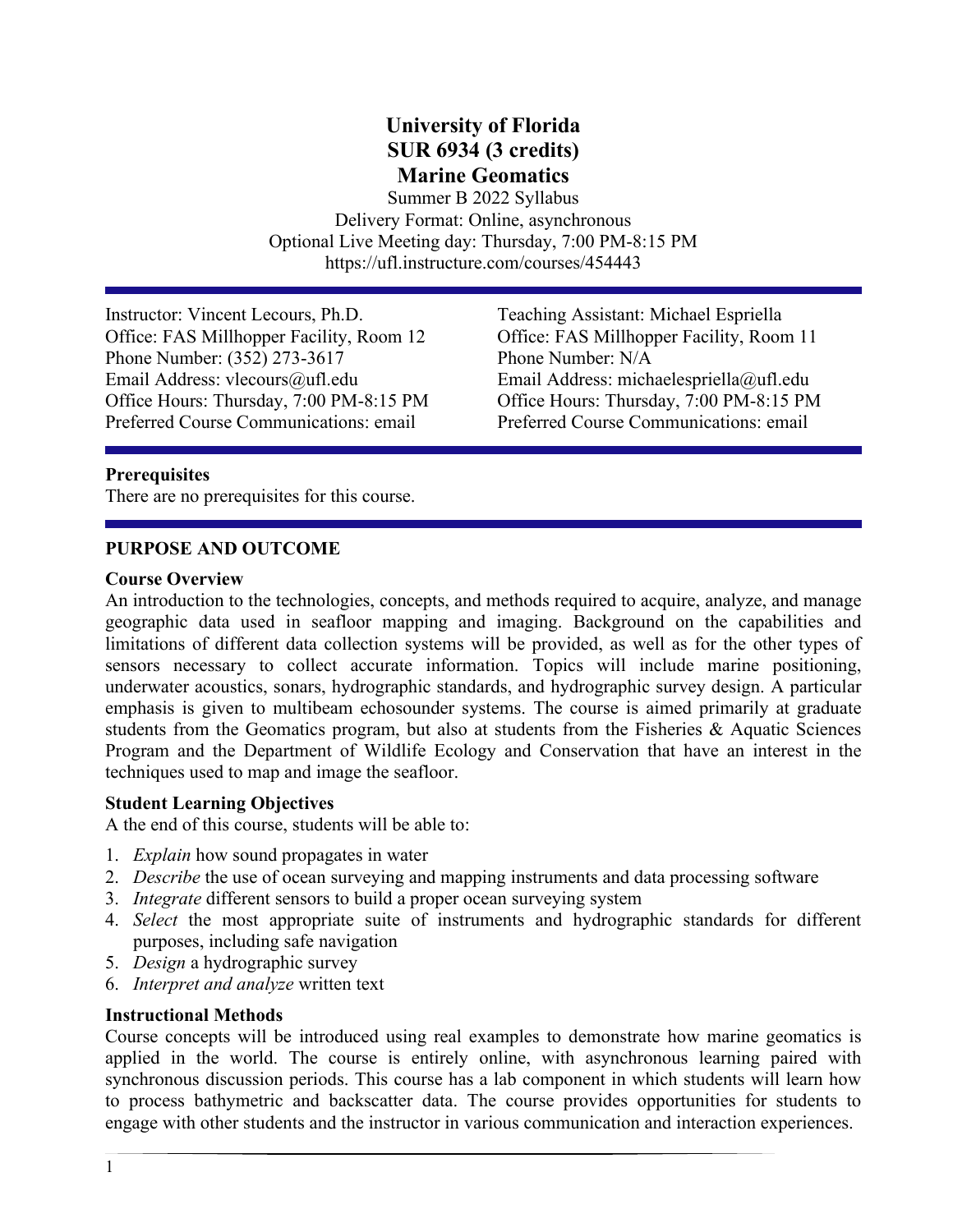## **DESCRIPTION OF COURSE CONTENT**

## **Topical Outline/Course Schedule (subject to change)**

This syllabus represents current plans and objectives for this course. As the semester progresses, changes may need to be made to accommodate timing, logistics, or enhance learning. Such changes, communicated clearly, are not unusual and should be expected.

| Weeks | Dates                                          | Topics                                                                   |  |  |  |  |  |  |
|-------|------------------------------------------------|--------------------------------------------------------------------------|--|--|--|--|--|--|
|       | June $27th$ to July $3rd$                      | Course Introduction,<br>Introduction to Remote Sensing for Ocean Mapping |  |  |  |  |  |  |
|       | July $4^{th}$ to July $10^{th}$                | Instruments and Platforms for Ocean Mapping                              |  |  |  |  |  |  |
| 3     | July 11 <sup>th</sup> to July 17 <sup>th</sup> | Multisensor Integration, Positioning                                     |  |  |  |  |  |  |
|       | July $18^{th}$ to July $24^{th}$               | Survey Design, Hydrographic Standards                                    |  |  |  |  |  |  |
|       | July $25^{\text{th}}$ to July $31^{\text{st}}$ | Data Processing, Overview of Software and Surveying Systems              |  |  |  |  |  |  |
| 6     | August $1st$ to August $7th$                   | Data Products, Management, and Interpretation                            |  |  |  |  |  |  |

### **Course Materials and Technology**

Because of its online nature, this course requires access to a computer or mobile device with a highspeed internet connection, a headset and/or microphone and speakers, and the latest version of a web browser. Canvas supports only the two most recent versions of any given browser [\(What browser am](http://whatbrowser.org/)  [I using?\)](http://whatbrowser.org/). A webcam is suggested for the live discussions.

The course will use a variety of software, including open-source software that can be downloaded on any desktop computer and laptop.

Technical support is available through the UF Help Desk at:

- Learning-support $(\partial \mu f)$ .edu
- $\bullet$  (352) 392-HELP select option 2
- <https://lss.at.ufl.edu/help.shtml>

## **ACADEMIC REQUIREMENTS AND GRADING**

#### **Assignments and Exams**

- Every week, students will be given a list of potential readings relevant to the weekly topics. Students will need to read the assigned documents and share discussion points on an online discussion forum. Students are also expected to interact with others in this forum. Students are expected to provide original and relevant contributions, and to contrast the readings with each other to achieve full marks. If more than one discussion is missed, each additional discussion missed will lead to a 7 points reduction in the point total. Discussions will be evaluated using a rubric.
- In lieu of a comprehensive final exam, six quizzes will be given to assess the students' understanding of each week's topics. The five highest grades of the six quizzes will be counted as part of the final grade.
- This course has a lab component during which the students will apply theoretical concepts in a practical GIS environment using real data. Six lab assignments will be graded, and the five highest grades of those assignments will count towards the final grade.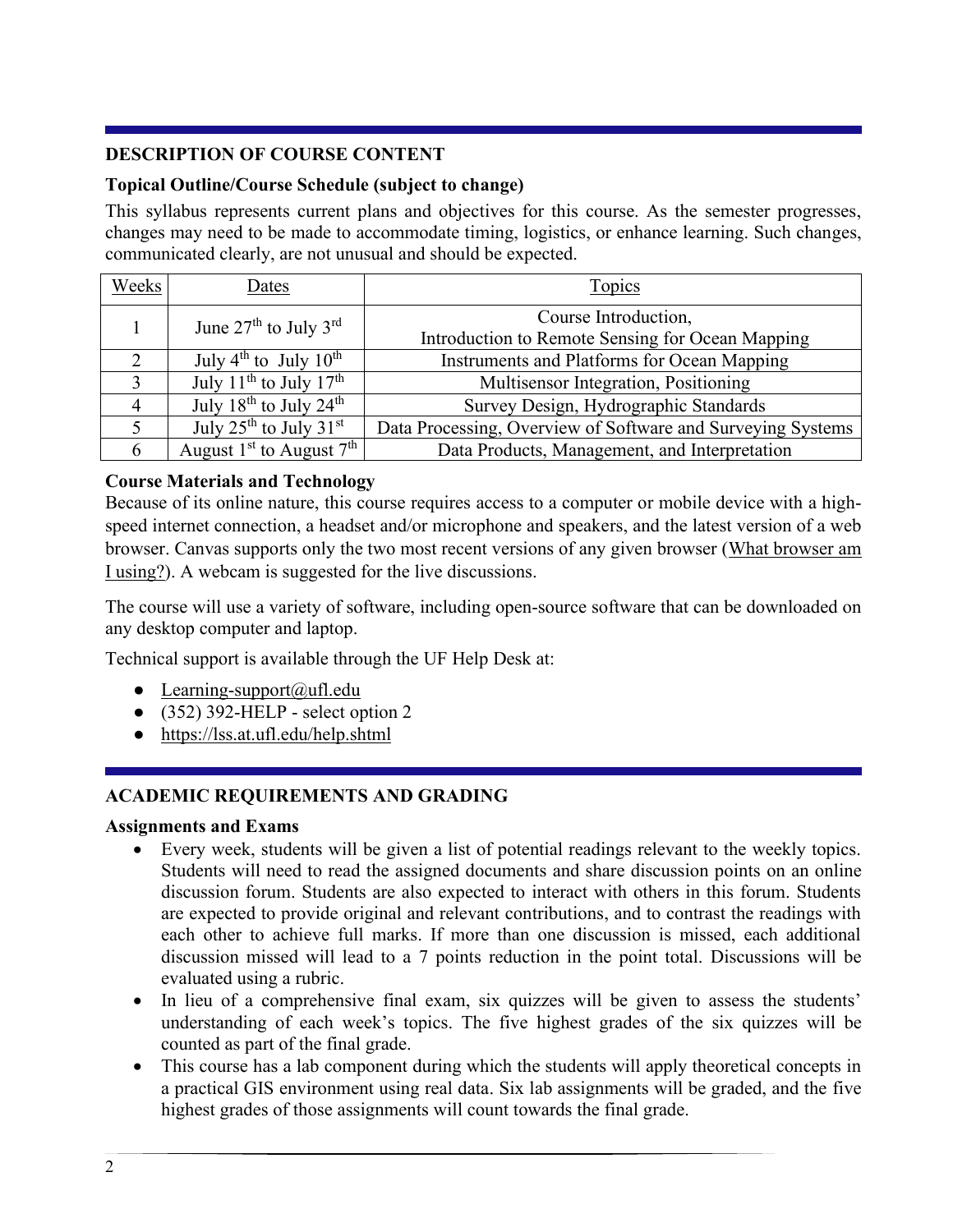• All assignments will be submitted on the course website. Presentation of the assignments must be neat, logical, organized, and appropriately referenced. Poor presentation will be penalized up to a maximum of 20% of the value of assignments and exams.

## **Grading**

| Requirement                                 | $\frac{9}{6}$ of final grade |
|---------------------------------------------|------------------------------|
| Online Discussion based on Readings (6x)    | 7% each (35%)                |
| Quizzes (5 best of 6, all 6 must be taken)  | $3\%$ each $(15\%)$          |
| Labs (5 best of 6, all 6 must be completed) | 10% each $(50\%)$            |

| Points  <br>earned | $93 -$<br>100 | $90 -$<br>92 | $87 -$<br>89 | $83-$<br>86 | $80-$<br>82 | $77-$<br>79 | $73 - 1$<br>76 | $70-$<br>70<br>∠ | $67 -$<br>69 | $63 - 1$<br>66 | $60 -$<br>62 | Below<br>60 |
|--------------------|---------------|--------------|--------------|-------------|-------------|-------------|----------------|------------------|--------------|----------------|--------------|-------------|
| Letter<br>Grade    | A             | A-           | $B+$         |             | $B-$        |             | $\Gamma$       |                  |              |                |              | E           |

| Letter |   | $A-$ | $B+$ | $B \mid B - C + C \mid C - D + D$                                                                                                                                                          |  |  |  | $E$ WF I NG S-U |  |  |
|--------|---|------|------|--------------------------------------------------------------------------------------------------------------------------------------------------------------------------------------------|--|--|--|-----------------|--|--|
| Grade  | A |      |      |                                                                                                                                                                                            |  |  |  |                 |  |  |
| Grade  |   |      |      | 4.0 $\mid$ 3.67 $\mid$ 3.33 $\mid$ 3.0 $\mid$ 2.67 $\mid$ 2.33 $\mid$ 2.0 $\mid$ 1.67 $\mid$ 1.33 $\mid$ 1.0 $\mid$ 0.67 $\mid$ 0.0 $\mid$ 0.0 $\mid$ 0.0 $\mid$ 0.0 $\mid$ 0.0 $\mid$ 0.0 |  |  |  |                 |  |  |
| Points |   |      |      |                                                                                                                                                                                            |  |  |  |                 |  |  |

For greater detail on the meaning of letter grades and university policies related to them, see the Registrar's Grade Policy regulations at:

<http://catalog.ufl.edu/ugrad/current/regulations/info/grades.aspx>

## **Late Policy**

Due dates are indicated in the calendar above. Any modifications to these dates will be announced by the instructor when assignments are given. A deduction of 10% will be made for each day that an assignment is late, with the first 10% being removed immediately after the due time.

## **Policy Related to Make-up Exams, Other Work, and Required Class Attendance**

It is the responsibility of the student to access on-line lectures, readings, quizzes, and exams and to maintain satisfactory progress in the course. Requirements for class attendance and make-up exams, assignments and other work are consistent with university policies that can be found at: <https://catalog.ufl.edu/ugrad/current/regulations/info/attendance.aspx>

Computer or other hardware failures, except failure of the UF e-Learning system, will not excuse students for missing assignments. Any late submissions due to technical issues MUST be accompanied by the ticket number received from the Helpdesk when the problem was reported to them. The ticket number will document the time and date of the problem. You MUST e-mail your instructor within 24 hours of the technical difficulty if you wish to request consideration. For computer, software compatibility, or access problems call the HELP DESK phone number—352- 392-HELP = 352- 392-4357 (option 2).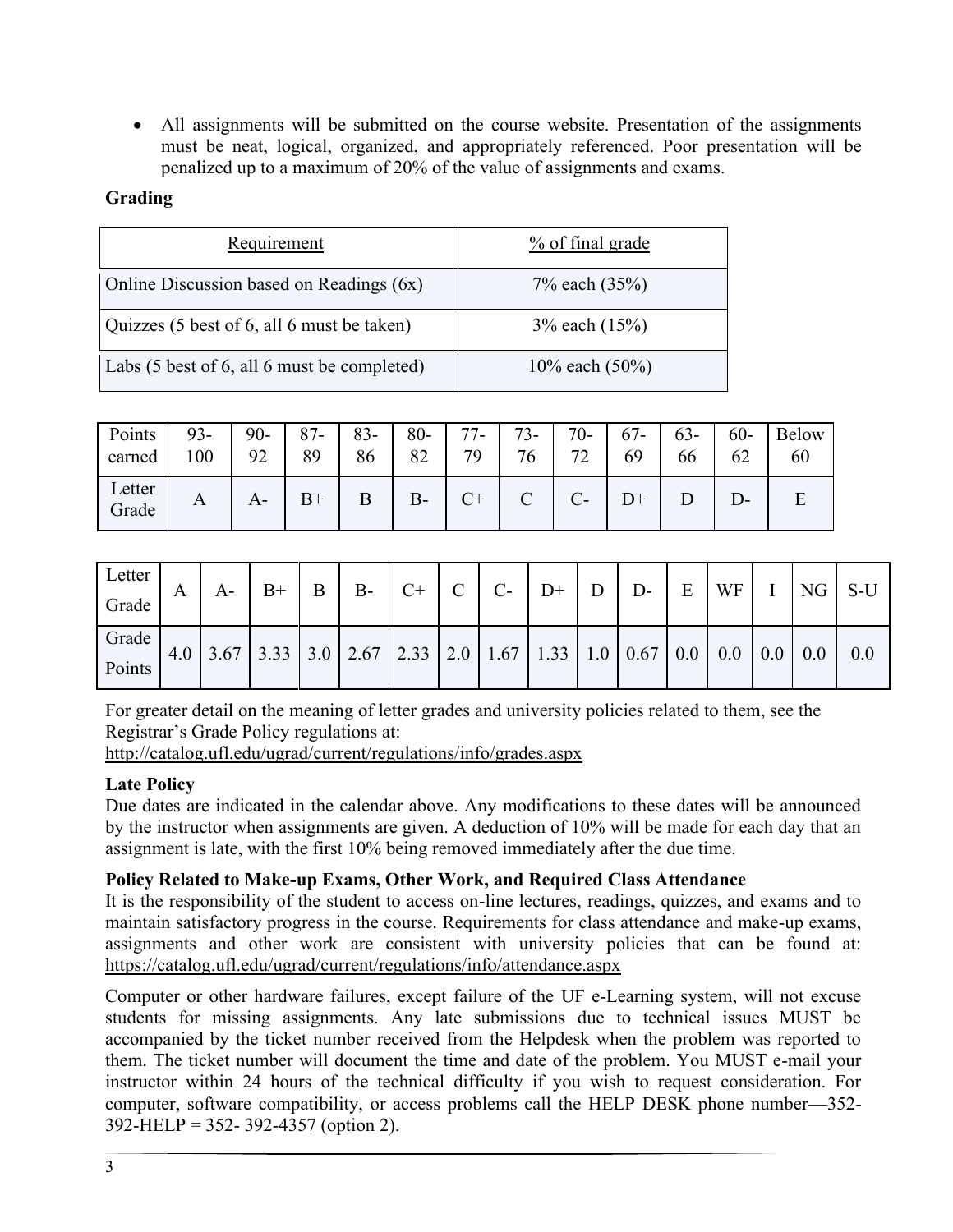#### **STUDENT EXPECTATIONS, ROLES, AND OPPORTUNITIES FOR INPUT**

### **Expectations Regarding Course Behavior**

You are expected to actively engage in the course throughout the semester. You must come to the online discussions (live or not) prepared by completing all out-of-class assignments. This preparation gives you the knowledge or practice needed to engage in higher levels of learning during the live discussion sessions. If you are not prepared, you may struggle to keep pace with the activities occurring in the course, and it is unlikely that you will reach the higher learning goals of the course. Your participation fosters a rich course experience for you and your peers that facilitates overall mastery of the course objectives.

In order to facilitate the creation of a functional learning community and out of respect for the instructor and the other students, it is expected that all cell phones be either set on silent mode or turned off, except when authorized by the instructor. Please mute your microphone when not speaking. Recording devices are strictly prohibited.

### **Communication Courtesy and Professionalism**

Just as in any professional environment, meaningful and constructive dialogue is expected in this class and requires a degree of mutual respect, willingness to listen, and tolerance of opposing points of view. Respect for individual differences and alternative viewpoints will be maintained in this class at all times. All members of the class are expected to follow rules of common courtesy, decency, and civility in all interactions. Failure to do so will not be tolerated and may result in loss of participation points and/or referral to the Dean of Students' Office.

### **Netiquette Guide for Online Courses**

It is important to recognize that the online classroom is in fact a classroom, and certain behaviors are expected when you communicate with both your peers and your instructors. All members of the class are expected to follow rules of common courtesy in all email messages, threaded discussions and chats. Failure to do so may result in loss of participation points and/or referral to the Dean of Students' Office. These guidelines for online behavior and interaction are known as netiquette.

Remember that your password is the only thing protecting you from pranks or more serious harm.

- Don't share your password with anyone .
- Change your password if you think someone else might know it.
- Always log out when you are finished using the system.

When communicating online, you should always:

- Treat your instructor and classmates with respect in email or any other communication.
- Use clear and concise language.
- Remember that all college level communication should have correct spelling and grammar (this includes discussion boards).
- Avoid slang terms such as "wassup?" and texting abbreviations such as "u" instead of "you."
- Use standard fonts such as Ariel, Calibri or Times new Roman and use a size 10 or 12 pt. font.
- Avoid using the caps lock feature AS IT CAN BE INTERPRETTED AS YELLING.
- Limit and possibly avoid the use of emoticons.
- Be cautious when using humor or sarcasm as tone is sometimes lost in an email or discussion post and your message might be taken seriously or sound offensive.
- Be careful with personal information (both yours and other's).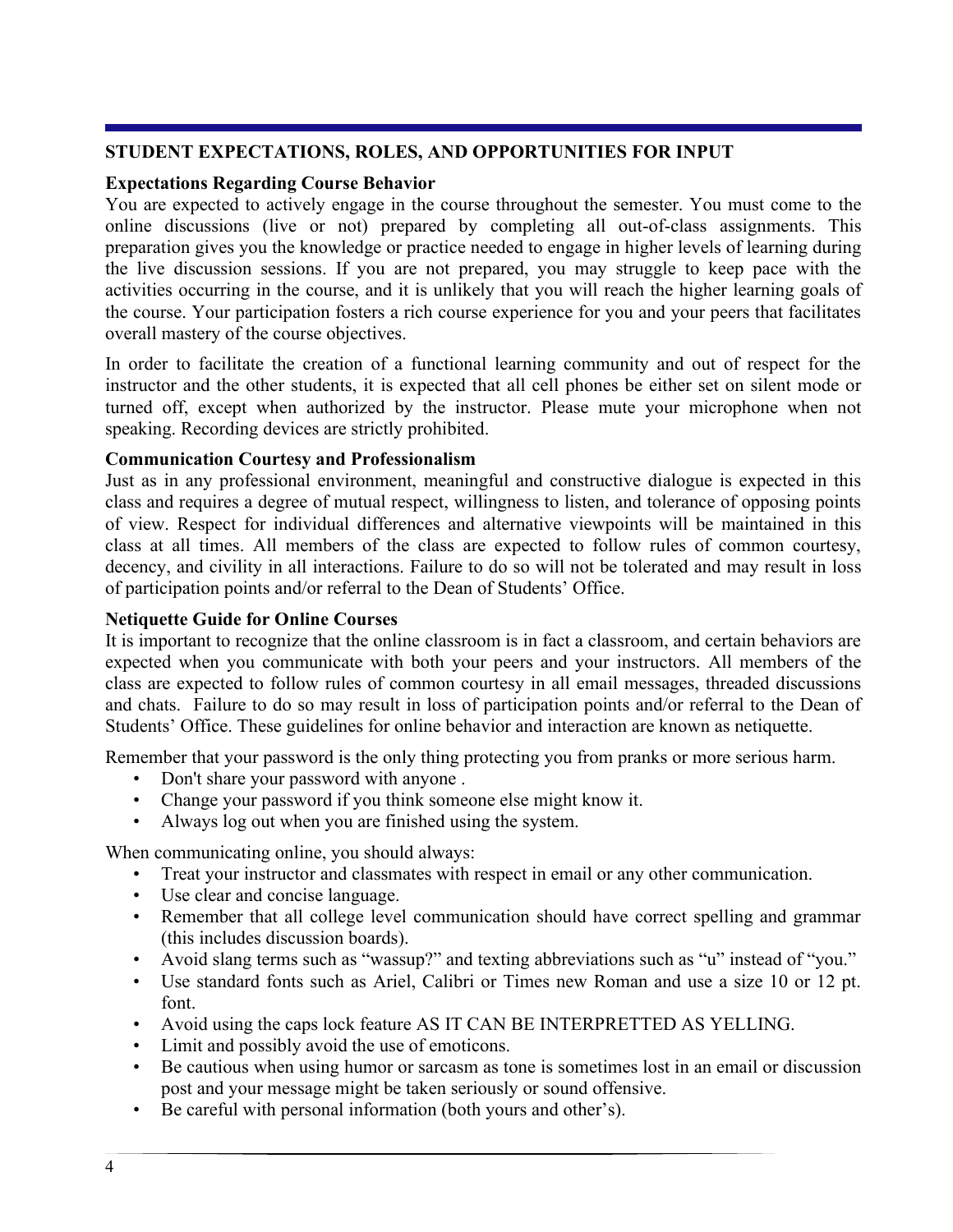• Do not send confidential information via e-mail.

When you send an email to your instructor, teaching assistant, or classmates, you should:

- Use a descriptive subject line.
- Be brief.
- Avoid attachments unless you are sure your recipients can open them.
- Avoid HTML in favor of plain text.
- Sign your message with your name and return e-mail address.
- Think before you send the e-mail to more than one person. Does everyone really need to see your message?
- Be sure you REALLY want everyone to receive your response when you click, "reply all."
- Be sure that the message author intended for the information to be passed along before you click the "forward" button.

When posting on the Discussion Board in your online class, you should:

- Make posts that are on topic and within the scope of the course material.
- Take your posts seriously and review and edit your posts before sending.
- Be as brief as possible while still making a thorough comment.
- Always give proper credit when referencing or quoting another source.
- Be sure to read all messages in a thread before replying.
- Don't repeat someone else's post without adding something of your own to it.
- Avoid short, generic replies such as, "I agree." You should include why you agree or add to the previous point.
- Always be respectful of others' opinions even when they differ from your own.
- When you disagree with someone, you should express your differing opinion in a respectful, non-critical way.
- Do not make personal or insulting remarks.
- Be open-minded.

## **Opportunities for Input and Online Faculty Course Evaluation Process**

Your comments are very valuable to the instructor. They will be used by the instructor to make specific improvements to the course (*e.g.*, assignments) and teaching style. The instructor will be providing opportunities throughout the semester for students to provide direct feedback on the course. However, students are encouraged to email the instructor at any time if they have concerns or comments to share with the instructor.

In addition, at approximately the mid-point of the semester, the School of Forest, Fisheries, and Geomatics Sciences might request anonymous feedback on student satisfaction on various aspects of this course. These surveys will be sent out through Canvas and are not required, but encouraged. This is not the UF Faculty Evaluation!

Finally, at the end of the semester, students are expected to provide professional and respectful feedback on the quality of instruction in this course by completing course evaluations online via GatorEvals. Guidance on how to give feedback in a professional and respectful manner is available at [https://gatorevals.aa.ufl.edu/students/.](https://gatorevals.aa.ufl.edu/students/) Students will be notified when the evaluation period opens, and can complete evaluations through the email they receive from GatorEvals, in their Canvas course menu under GatorEvals, or via [https://ufl.bluera.com/ufl/.](https://ufl.bluera.com/ufl/) Summaries of course evaluation results are available to students at [https://gatorevals.aa.ufl.edu/public-results/.](https://gatorevals.aa.ufl.edu/public-results/)

## **Academic Integrity**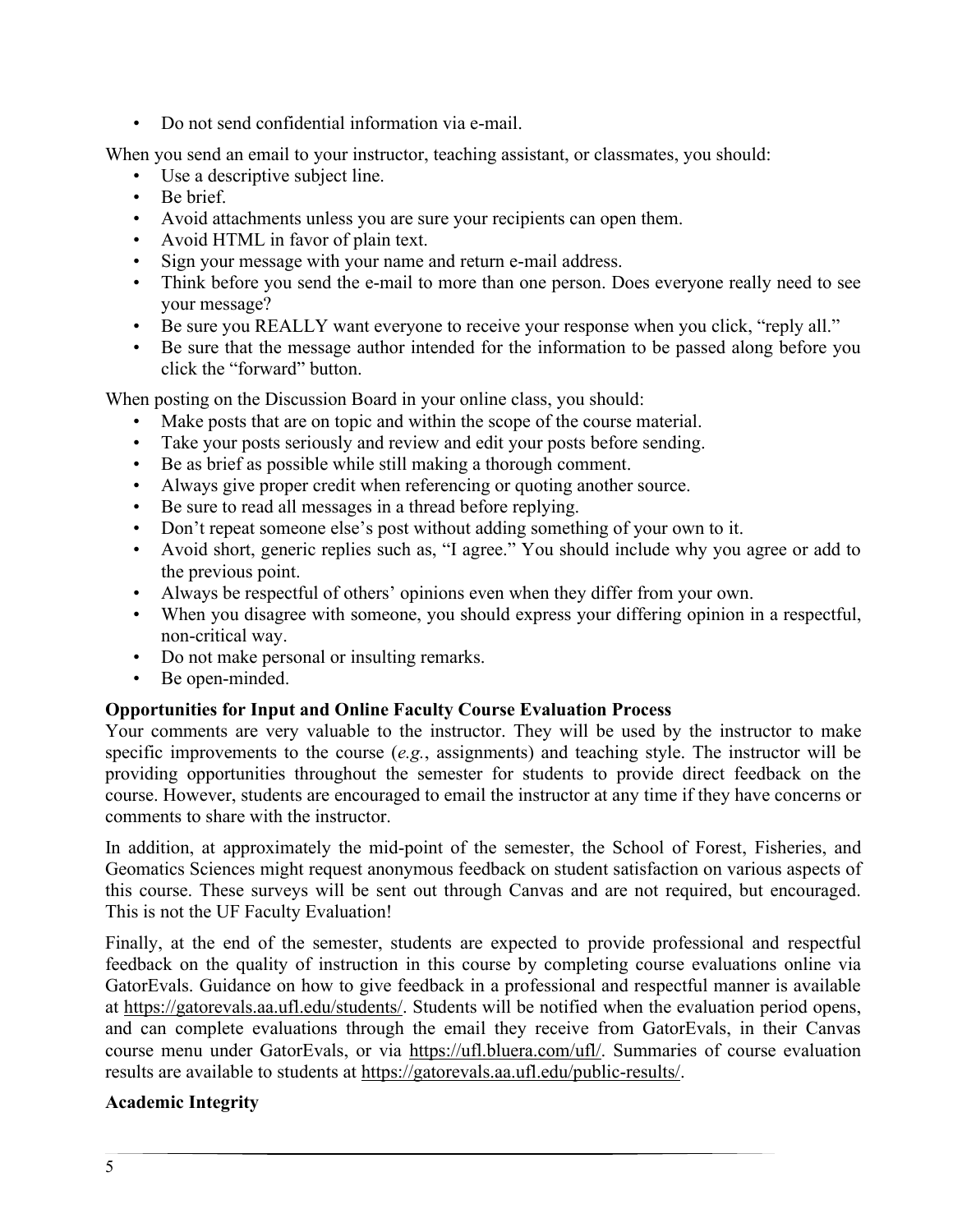As a student at the University of Florida, you have committed yourself to uphold the Honor Code, which includes the following pledge: *"We, the members of the University of Florida community, pledge to hold ourselves and our peers to the highest standards of honesty and integrity."*

You are expected to exhibit behavior consistent with this commitment to the UF academic community, and on all work submitted for credit at the University of Florida, the following pledge is either required or implied: *"On my honor, I have neither given nor received unauthorized aid in doing this assignment."*

It is assumed that you will complete all work independently in each course unless the instructor provides explicit permission for you to collaborate on course tasks (*e.g.*, assignments, papers, quizzes, exams). Furthermore, as part of your obligation to uphold the Honor Code, you should report any condition that facilitates academic misconduct or appropriate personnel. It is your individual responsibility to know and comply with all university policies and procedures regarding academic integrity and the Student Honor Code. Violations of the Honor Code at the University of Florida will not be tolerated.

Please remember that cheating, lying, misrepresentation, or plagiarism in any form is unacceptable and inexcusable behavior. Violations will be reported to the Dean of Students Office for consideration of disciplinary action. For more information regarding the Student Honor Code, please see: [http://www.dso.ufl.edu/sccr/process/student-conduct-honor-code.](http://www.dso.ufl.edu/sccr/process/student-conduct-honor-code) À

#### **Inclusive Learning Environment**

This course embraces the University of Florida's Non-Discrimination Policy, which reads,

*The University shall actively promote equal opportunity policies and practices conforming to laws against discrimination. The University is committed to non-discrimination with respect to race, creed, color, religion, age, disability, sex, sexual orientation, gender identity and expression, marital status, national origin, political opinions or affiliations, genetic information and veteran status as protected under the Vietnam Era Veterans' Readjustment Assistance Act.*

If you have questions or concerns about your rights and responsibilities for inclusive learning environment, please see the instructor or refer to the Office of Multicultural & Diversity Affairs website: [http://multicultural.ufl.edu.](http://multicultural.ufl.edu/)

#### **Software Use**

All faculty, staff and students of the university are required and expected to obey the laws and legal agreements governing software use. Failure to do so can lead to monetary damages and/or criminal penalties for the individual violator. Because such violations are also against university policies and rules, disciplinary action will be taken as appropriate.

#### **SUPPORT SERVICES**

#### **Accommodations for Students with Disabilities**

The Disability Resource Center coordinates the needed accommodations of students with disabilities. This includes registering disabilities, recommending academic accommodations within the classroom, accessing special adaptive computer equipment, providing interpretation services and mediating faculty-student disability-related issues. Students requesting classroom accommodation must first register with the Dean of Students Office within the first week of class. The Dean of Students Office will provide documentation to the student who must then provide this